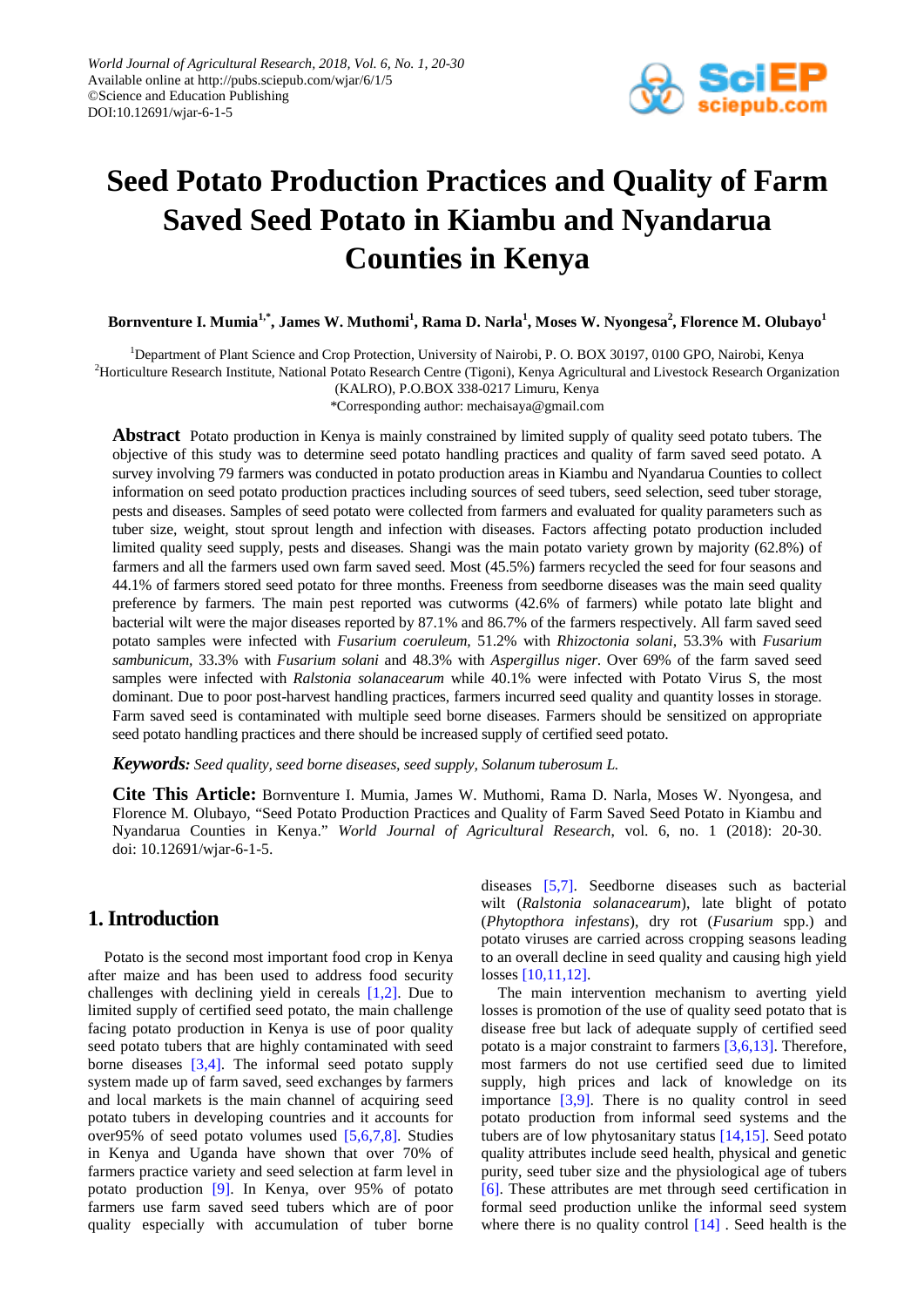most important attribute since seed borne diseases cause the highest losses  $[4,16,17]$ . Due to limited supply of certified seed, most farmers recycle seed tubers for many seasons causing an overall decline in seed quality due to accumulation of seed borne diseases such as potato viruses through seed degeneratio[n \[11\].](#page-8-7)

Quality attributes used in seed selection include yielding ability, genetic purity, disease resistance, days to maturity, marketability, and size of tubers [\[6,9\].](#page-8-5) Lack of adequate knowledge on recommended potato production practices is a major problem facing farmers [\[18,19\].](#page-9-1) To mitigate the problems associated with limited supply of certified seed potato, positive selection technique was developed to enhance production of quality seed at the farm level but few farmers have adopted this technology [\[18,20\].](#page-9-1) Farmers' knowledge on potato diseases, pests and their management is important in potato production [\[19\].](#page-9-2) Information flow in potato production affects choices on seed acquisition and production practices. Information sources such as neighbours, markets, Non-Governmental Organizations (NGOs), extension officers and researchers on seed sources and production practices influences the yield obtained by farmers [\[5,6\].](#page-8-2) In addition, sources of seed potato, production and post-harvest handling practices affects quality of seed tubers [\[21\].](#page-9-3)

This study therefore aimed at determining seed potato production practices and quality of farm saved seed potato among small scale farmers in Kiambu and Nyandarua Counties in Kenya.

# **2. Materials and Methods**

## **2.1. Determination of Seed Potato Production and Handling Practices**

This study was conducted in four Agro-Ecological Zones (AEZs) in Kiambu and Nyandarua Counties in Kenya. The AEZs in Kiambu County were Lower Highland Zone II (LH2) and Upper Midland Zone I (UMI). In Nyandarua County, the AEZs were Upper Highland Zone II (UH2) and Upper Highland Zone III (UH3) [\[22\].](#page-9-4) A survey involving 79 farmers was conducted using a questionnaire and the sample size was determined using the formula shown below:

$$
n = \frac{N}{1 + N(e)2}
$$

Where n is the sample size, N is the population size. The assumptions of using the formula; There is 95% confidence level,  $P= 0.5$  and error limit (e) = 0.1 [\[23\].](#page-9-5)

Information collected included duration of potato production, varieties grown, sources of seed potato, quality traits used in seed selection, duration before seed renewal, methods of seed storage, pests and diseases. Farmers were interviewed in potato growing groups where 15 farmers were interviewed in LH2, 16 in UM1, 25 in UH2 and 23 in UH3. Two kilograms of farm saved seed tubers were obtained from each farmer and taken for seed quality analysis at the Faculty of Agriculture, University of Nairobi.

# **2.2. Determination of Physical and Physiological Quality**

Determination of physical quality involved measurement of seed tuber size and tuber weight while physiological quality involved determination of number of sprouts and sprout length following the United Nations Economic Commission for Europe (UNECE) and Food Agriculture Organization (FAO) standards on Quality Control in Seed Potatoes [\[24,25\].](#page-9-6) Seed potato tubers sizes were graded on basis of four diameter scales namely chatts (<20mm diameter), small (20mm-25mm), medium (25-35mm) and large (30-35mm). The weight of individual tubers regardless of the size was taken using a digital balance. Sprouted and unsprouted eyes per tuber were also counted regardless of size. Length of stout sprouts per tuber was measured using a string and a ruler. Data was collected on the number of tubers in various sizes, weight of individual tubers, sprouted eyes and stout sprout length.

#### **2.3. Determination of Tuber-borne Infection**

Fungal, bacterial and viral diseases were detected in determination of seed borne diseases in farm seed tubers. Detection of dry rot (*Fusarium* spp.) and black scurf (*Rhizoctonia solani*) was done using methods described by [\[26\]](#page-9-7) and [\[27\]](#page-9-8) respectively. Three seed tubers per sample were randomly drawn and washed under running tap water. Three slices each 6mm by 5mm were excised from each tuber using a sterilized scalpel. The slices were sterilized in 1% NaOCl solution for three minutes and rinsed in three changes of distilled water. The slices were plated on molten Potato Dextrose Agar (PDA) medium at equidistant positions and incubated for seven days at room temperature (23±2°C). Resultant colonies were sub cultured on PDA and pure cultures identified using colony morphological characteristics under light microscope. Data was collected on the number of infected slices with fungal pathogens and the individual fungal colony types.

An Enzyme Linked Immunosorbent Assay on Nitrocellulose Membrane (NCM-ELISA) method described by [\[28\]](#page-9-9) using a kit sourced from International Potato Center (CIP), Lima Peru was used to detect bacterial wilt (*Ralstonia solanacearum*) in farm saved seed tubers. Three tubers from each replicate of each sample were tested. The tubers were washed in tap water and dipped in 1% NaOCl for one minute. The stolon end of each tuber was cut transversally, vascular ring scooped out and crushed in a crushing buffer. The extract was enriched overnight by adding 500μl of enrichment broth. The extracts were loaded alongside positive and negative controls on nitrocellulose membranes soaked in a buffer solution and allowed to dry. Blocking solution was added and allowed to react for an hour with continuous agitation. Binding of *R. solanacearum* antibodies were done by soaking the membranes in an antibody solution for two hours with continuous agitation. Membranes were soaked in a solution with conjugated antibodies for an hour and washed three times using a washing buffer. Colour development was done by adding colour development solution and reaction allowed to run for 30 minutes with formation of purple colour in samples similar to the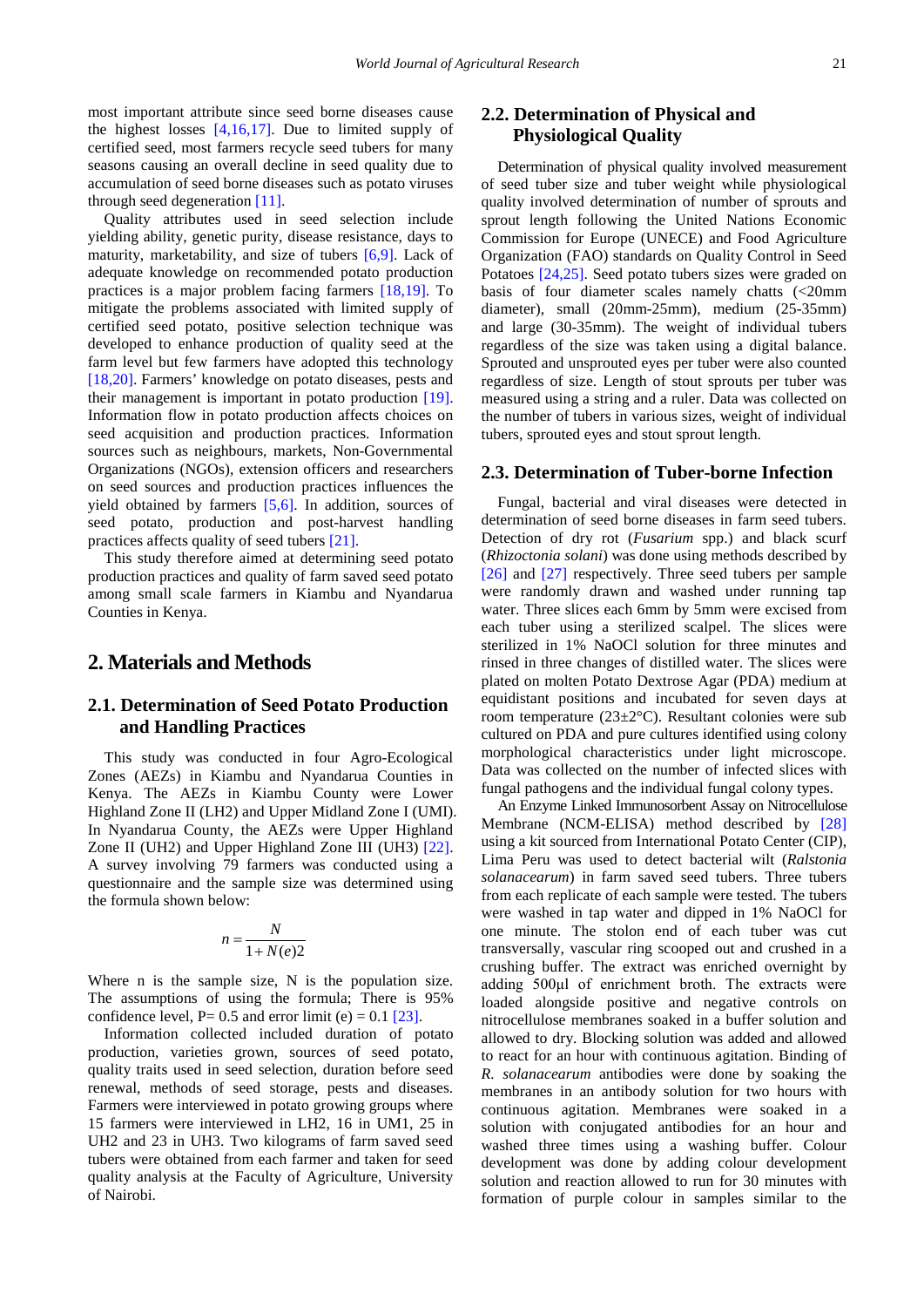positive controls. Data was collected on samples testing positive for the disease as outlined in the kit [\[28\].](#page-9-9)

Detection of potato viruses was done using Double Antibody Sandwich Enzyme Linked Immunosorbent Assay (DAS-ELISA) according to [\[29,30\].](#page-9-10) The DAS ELISA kit was also sourced from CIP, Peru and can detect six potato viruses namely Potato Leaf Roll Virus (PLRV), Potato Virus A (PVA), Potato Virus M (PVM), Potato Virus S (PVS), Potato Virus X (PVX) and Potato Virus Y (PVY). The tubers were allowed to sprout before detection for virus infection. For each virus, 20µl of antibody were dissolved in 20µl of coating buffer, loaded on microtiter plates and incubated for four hours. The leaf and sprout samples were crushed in a crushing buffer and the extract loaded on washed coated plates. Three healthy controls specific to each virus were filled in the last three wells of each plate and loaded plates were incubated overnight. Plates were washed thrice in a washing buffer and conjugate solution added followed by incubation for five hours. Washing was done thrice and substrate solution added until development of yellow colour with healthy controls remaining clear. The number of samples positive for viruses was determined using the concentration of the virus titre calculated using the formula:

 $x \geq \overline{x}h \times 2$ 

Where *x* is threshold value of the samples and  $\bar{x}h$  is the average values of healthy controls [\[30\].](#page-9-11)

#### **2.3. Statistical Data Analysis**

The survey data was analyzed using IBM SPSS© statistical software version 20. Bacterial wilt infection and viruses were interpreted by comparing the samples with the positive controls as outlined in the kits. Percentage disease infection after ELISA tests, seed tuber weight and sprouting subjected to analysis of variance using GENSTAT© statistical package. Mean separation done using Fisher's protected Least Significant Difference at 5% level of significance [\[31\].](#page-9-12)

## **3. Results**

#### **3.1. Seed Potato Production and Handling Practices**

Most (58.5%) famers grew potato for over five years, only 2.5% grew for one and two years and none grew the crop for just one season [\(Table 1\)](#page-2-0). Shangi (62.8%) was the main variety grown by 62.8% of farmers compared to Kenya Karibu and Dutch Robjin which was the least grown [\(Table 2\)](#page-2-1).

**Table 1. Percentage of farmers who produced potato over varying number of seasons in different agro-ecological zones in Kikuyu and Nyandarua Counties**

<span id="page-2-0"></span>

| $N=79$ :   |                 | Kikuyu $(n=31)$ |                 | Nyandarua $(n=48)$ | Mean |
|------------|-----------------|-----------------|-----------------|--------------------|------|
| Duration   | LH <sub>2</sub> | UM1             | UH <sub>2</sub> | UH3                |      |
| 1 Season   | 0.0             | 0.0             | 0.0             | 0.0                | 0.0  |
| 1 Year     | 0.0             | 6.3             | 4.0             | 0.0                | 2.5  |
| 2 Years    | 0.0             | 6.3             | 4.0             | 0.0                | 2.5  |
| 3-5 years  | 6.7             | 12.5            | 20.0            | 47.8               | 17.4 |
| $>5$ years | 93.3            | 75.0            | 72.0            | 52.2               | 58.5 |

N=Population, n= Sample size, LH2=Lower Highland Zone II, UM1=Upper Midland Zone I, UH2=Upper Highland Zone II,UH3=Upper Highland Zone III

**Table 2. Percentage of farmers who grew various potato varieties in different agro-ecological zones in Kikuyu and Nyandarua Counties** 

<span id="page-2-1"></span>

| Kikuyu $(n=31)$ |      |                 |       | Mean               |
|-----------------|------|-----------------|-------|--------------------|
| L <sub>H2</sub> | UM1  | UH <sub>2</sub> | UH3   |                    |
| 12.5            | 46.7 | 92.3            | 100.0 | 62.8               |
| 37.5            | 20.0 | 0.0             | 0.0   | 14.3               |
| 43.8            | 6.7  | 0.0             | 0.0   | 12.6               |
| 0.0             | 26.7 | 0.0             | 0.0   | 6.8                |
| 6.3             | 0.0  | 0.0             | 0.0   | 1.6                |
| 0.0             | 0.0  | 3.8             | 0.0   | 1.0                |
| 0.0             | 0.0  | 3.8             | 0.0   | 1.0                |
|                 |      |                 |       | Nyandarua $(n=48)$ |

N=Population, n= Sample size LH2=Lower Highland Zone II, UM1=Upper Midland Zone I, UH2=Upper Highland Zone II, UH3=Upper Highland Zone III

Majority (45.5%) of the farmers took four seasons to renew seed potato, while 17.2% and 11.4% renewed after six and three seasons respectively. Only 1.7% renewed seed after one season while16.1% did not renew seed potato tubers at all [\(Table 3\)](#page-2-2). Farm saved seed potato was used by all farmers. Local markets (72.8%), neighbours (31.2%) and certified seed from research institutions (18.3%) were other alternative seed sources. Local markets were the second most important seed source and very few farmers used certified seed [\(Table 4\)](#page-3-0). Freeness from seed borne diseases (69.6%) was the main seed quality preference, seed tuber size (24.8%) and sprouting capacity (5.4%) were the additional seed quality attributes (Figure1). Polythene and jute bags were the main (46%) methods of seed tuber storage, farm stores (37.7%), diffused light storage (5.7%), heaps (4.4%), dark storage (3.2%) and field pits (3%) were also used as methods of storing seed tubers [\(Table 5\)](#page-3-1).

**Table 3. Percentage of farmers who took various seasons to renew seed potato in different agro-ecological zones in Kikuyu and Nyandarua Counties**

<span id="page-2-2"></span>

| $N=79$            | Kikuyu $(n=31)$ |      | Nyandarua (n= $48$ ) |      | Mean |
|-------------------|-----------------|------|----------------------|------|------|
| Number of seasons | LH2             | UM1  | UH2                  | UH3  |      |
|                   | 0.0             | 6.7  | 0.0                  | 0.0  | 1.7  |
| 2                 | 6.3             | 6.7  | 0.0                  | 9.1  | 4.4  |
| 3                 | 0.0             | 0.0  | 0.0                  | 45.5 | 11.4 |
| $\overline{4}$    | 75.0            | 20.0 | 46.2                 | 40.9 | 45.5 |
| 5                 | 6.3             | 0.0  | 0.0                  | 4.5  | 2.7  |
| 6                 | 6.3             | 20.0 | 42.3                 | 0.0  | 17.2 |
| No seed renewal   | 6.3             | 46.7 | 11.5                 | 0.0  | 16.1 |

N=Population, n= Sample size, LH2=Lower Highland Zone II, UM1=Upper Midland Zone I, UH2=Upper Highland Zone II, UH3=Upper Highland Zone III.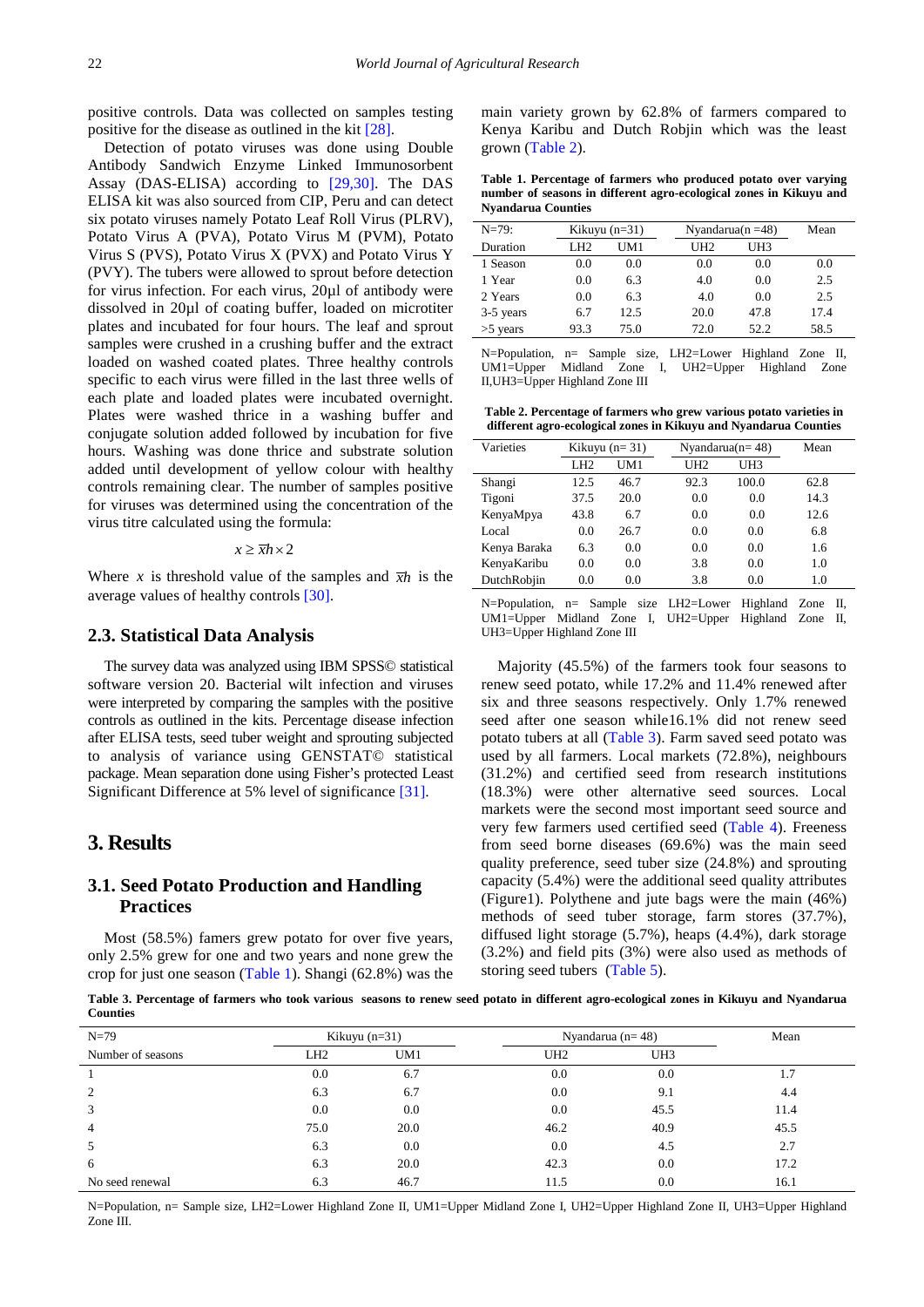<span id="page-3-0"></span>

| $N=79$              | Kikuyu $(n=31)$ |                 | Nyandarua (n=48) | Mean  |       |  |
|---------------------|-----------------|-----------------|------------------|-------|-------|--|
| Seed source         | LH2             | UM <sub>1</sub> | UH <sub>2</sub>  | UH3   |       |  |
| Own seed            | 100.0           | 100.0           | 100.0            | 100.0 | 100.0 |  |
| Local market        | 70.8            | 72.8            | 64.3             | 83.3  | 72.8  |  |
| Neighbours          | 16.6            | 16.1            | 21.4             | 70.8  | 31.2  |  |
| Research institutes | 12.5            | 24.3            | 14.3             | 22.3  | 18.3  |  |

**Table 4. Percentage of farmers who used various sources to acquire seed potato tubers in different agro-ecological zones in Kikuyu and Nyandarua Counties**

N=Population, n= Sample size, LH2=Lower Highland Zone II, UM1=Upper Midland Zone I, UH2=Upper Highland Zone II, UH3=Upper Highland Zone III



Figure 1. Percentage of farmers who had various seed potato quality preferences in different agro-ecological zones in Kikuyu and Nyandarua Counties

**Table 5. Percentage of farmers who used various methods to store seed potato tubers in different agro-ecological zones in Kikuyu and Nyandarua Counties**

<span id="page-3-1"></span>

| $N=79$                | Kikuyu $(n=31)$ |                 | Nyandarua $(n=48)$ |      | Mean |
|-----------------------|-----------------|-----------------|--------------------|------|------|
| Method of storage     | UM1             | LH <sub>2</sub> | UH <sub>2</sub>    | UH3  |      |
| Heap storage          | 6.3             | 6.7             | 0.0                | 4.5  | 4.4  |
| Dark Storage          | 6.3             | 6.7             | 0.0                | 0.0  | 3.2  |
| Jute& polythene bags  | 37.5            | 73.3            | 40.9               | 31.8 | 46.0 |
| Farm stores           | 37.5            | 13.3            | 54.5               | 45.5 | 37.7 |
| Field pits            | 12.5            | 0.0             | 0.0                | 0.0  | 3.0  |
| Diffused light stores | 0.0             | 0.0             | 4.5                | 18.2 | 5.7  |

N=Population, n= Sample size, LH2=Lower Highland Zone II, UM1=Upper Midland Zone I, UH2=Upper Highland Zone II, UH3=Upper Highland Zone III

Majority (44.1%) of the farmers stored seed potato for three months but two (33.8%), four (4.8%) and one month (4%) were other storage periods [\(Table 6\)](#page-3-2). Pests (69.7%) were the main storage constraint followed by seed tuber rot (17.8%), poor sprouting (12.1%) and weight loss (0.45%). Very few (0.45%) farmers reported weight loss as a storage constraint [\(Table 7\)](#page-4-0). Cutworms (42.6%) were the major field pest unlike potato tuber moth (38.8%) the main storage pest. Rodents (20%) and whiteflies (1.5%) were also reported [\(Table 8\)](#page-4-1). Potato late blight (87.1%) and bacterial wilt (86.7%) were the major potato diseases faced by farmers in potato production [\(Figure 2\)](#page-4-2).

|                 | Table 6. Percentage of farmers who stored seed potato for various months in different agro-ecological zones in Kikuyu and Nyandarua |  |  |  |  |  |  |  |  |
|-----------------|-------------------------------------------------------------------------------------------------------------------------------------|--|--|--|--|--|--|--|--|
| <b>Counties</b> |                                                                                                                                     |  |  |  |  |  |  |  |  |

<span id="page-3-2"></span>

| $N=79$                    | Kikuyu $(n=31)$ |                 |                 | Nyandarua (n=48) | Mean |  |
|---------------------------|-----------------|-----------------|-----------------|------------------|------|--|
| Storage duration (months) | UM <sub>1</sub> | LH <sub>2</sub> | UH <sub>2</sub> | UH3              |      |  |
|                           | 0.0             | 6.7             | 0.0             | 9.1              | 4.0  |  |
| 2                         | 37.5            | 6.7             | 50.0            | 40.9             | 33.8 |  |
| 3                         | 37.5            | 46.7            | 42.3            | 50.0             | 44.1 |  |
| $\overline{4}$            | 25.0            | 6.7             | 7.7             | 0.0              | 9.8  |  |

N=Population, n= Sample size, LH2=Lower Highland Zone II, UM1=Upper Midland Zone I, UH2=Upper Highland Zone II, UH3=Upper Highland Zone III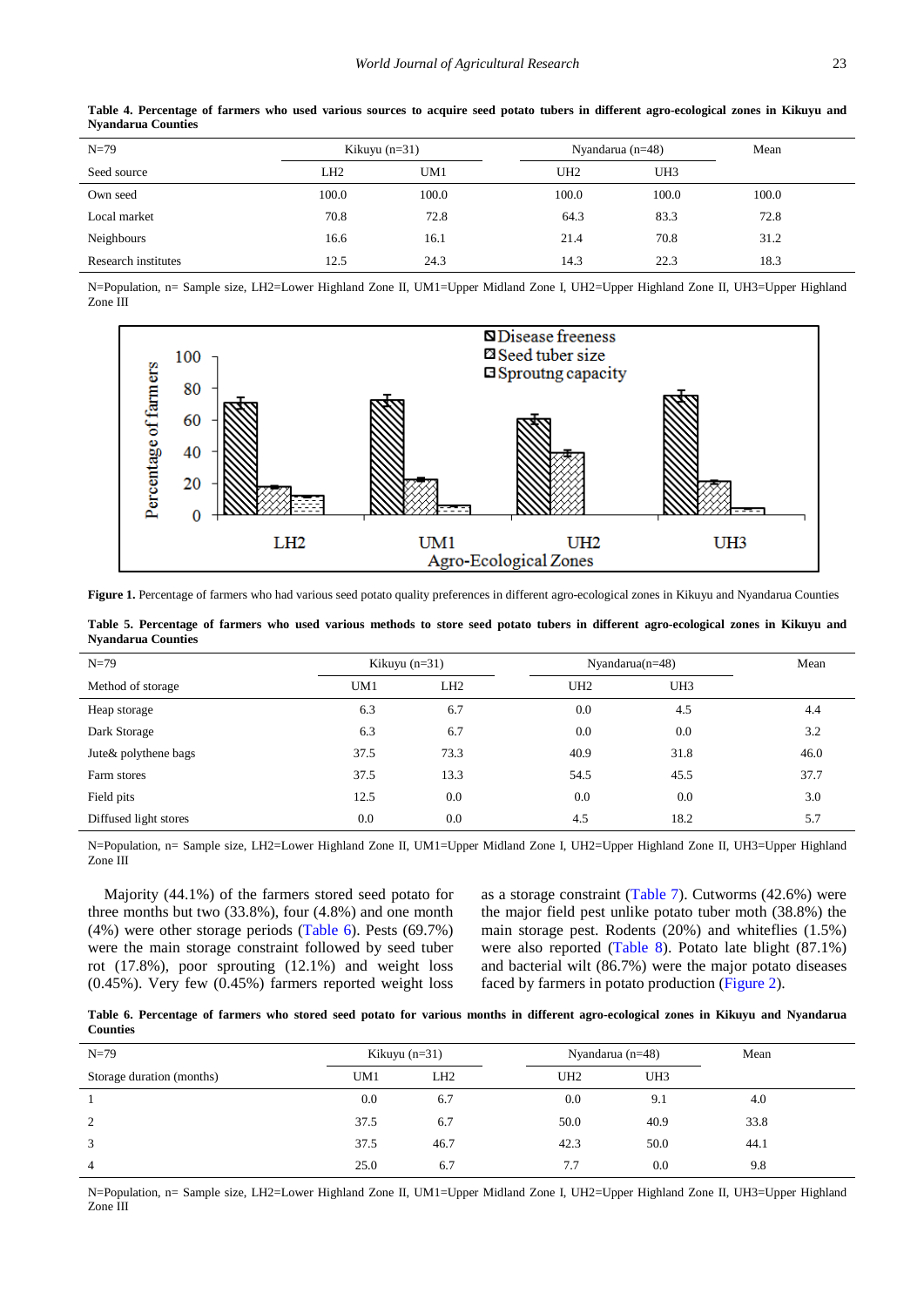<span id="page-4-0"></span>

| $N = 79$       | Kikuyu $(n=31)$ |      |      | Nyandarua (n $=48$ ) |      |  |  |
|----------------|-----------------|------|------|----------------------|------|--|--|
| Constraint     | UM1             | LH2  | UH2  | UH3                  |      |  |  |
| Storage pests  | 70.6            | 89.9 | 64.3 | 54.0                 | 69.7 |  |  |
| Seed rot       | 10.0            | 11.1 | 21.4 | 29.3                 | 17.8 |  |  |
| Poor sprouting | 17.6            | 0.0  | 14.2 | 16.7                 | 12.1 |  |  |
| Weight loss    | 1.8             | 0.0  | 0.0  | 0.0                  | 0.45 |  |  |

**Table 7. Percentage of farmers who used reported various storage constraints during seed potato storage in Kikuyu and Nyandarua Counties**

N=Population, n= Sample size, N=Sample size, LH2=Lower Highland Zone II, UM1=Upper Midland Zone I, UH2=Upper Highland Zone II, UH3=Upper Highland Zone III

| Table 8. Percentage of farmers who reported their potato crop to be affected by field and storage pests in potato production in Kikuyu and |  |
|--------------------------------------------------------------------------------------------------------------------------------------------|--|
| <b>Nyandarua Counties</b>                                                                                                                  |  |

<span id="page-4-1"></span>

| $N=79$      | Kikuyu $(n=31)$ |      | Nyandarua ( $n=48$ ) | Mean |         |
|-------------|-----------------|------|----------------------|------|---------|
| Pest        | LH2             | UM1  | UH2                  | UH3  |         |
| Cutworm     | 23.5            | 46.5 | 46.4                 | 54.2 | 42.6    |
| Rodents     | 23.6            | 17.8 | 17.8                 | 20.8 | 20.0    |
| Tuber moth  | 47.1            | 35.7 | 35.5                 | 25.0 | 38.8    |
| White flies | 5.9             | 0.0  | 0.0                  | 0.0  | $\cdot$ |

N=Population, n= Sample size, LH2=Lower Highland Zone II,UM1=Upper Midland Zone I, UH2=Upper Highland Zone 2, UH3=Upper Highland Zone III

<span id="page-4-2"></span>

Figure 2. Percentage of farmers who reported their potato crop to be affected by potato late blight and bacterial wilt in different agro-ecological zones in Kikuyu and Nyandarua Counties

# **3.2. Physical Quality and Infection with Tuber-Borne Disease Pathogens**

There were no significant differences in small and medium sized tubers used by farmers. However, there were slight variations in medium and large tubers [\(Table 9\)](#page-4-3). The length of sprouts varied significantly across the sites unlike the weight of seed tubers which were not significantly different at P  $\leq$ 0.05 [\(Table 9\)](#page-4-3). There was up to 87% *R. solanacearum* infection in farm saved tubers. Despite high *R. solanacearum* infection levels in farm saved seed potato across the four agro-ecological zones, there were no significant differences on disease infection in samples collected from LH2and UM1 unlike significance differences observed in samples collected from UH3 and UH2. Only UH3 had significantly least proportion of samples infected with bacterial wilt with up to 69% of samples testing positive for the disease. There was higher bacterial wilt infection in Kikuyu (LH2 and UM1) compared to Nyandarua (UH2 and UH3, [\(Table 9\)](#page-4-3).

**Table 9. Sprout length, seed tuber weight, percentage bacterial wilt infection in farm saved seed and grades of tubers used by farmers in different agro-ecological zones in Kikuyu and Nyandarua Counties**

<span id="page-4-3"></span>

| Agro-ecological | Tuber<br>Sprout |           | Infection |        | Weight of tubers by grade |                  |                  |  |  |  |
|-----------------|-----------------|-----------|-----------|--------|---------------------------|------------------|------------------|--|--|--|
| zone            | Length(cm)      | Weight(g) | $(\%)$    | Chatts | small                     | Medium           | Large            |  |  |  |
| LH <sub>2</sub> | 1.4a            | 38.6c     | 86.6a     | 2.5a   | 2.8a                      | 3.9a             | 1.2ab            |  |  |  |
| UH3             | 1.2b            | 44.2b     | 69.5c     | 2.7a   | 3.2a                      | 4.4a             | 1.6a             |  |  |  |
| UM1             | 1.2b            | 37.2d     | 87.5a     | 2.8a   | 2.9a                      | 3.2ab            | 0.9 <sub>b</sub> |  |  |  |
| UH <sub>2</sub> | 1.1b            | 46.3a     | 84.0b     | 3.3a   | 2.7a                      | 2.4 <sub>b</sub> | 1.4ab            |  |  |  |
| Mean            | 1.2             | 41.5      | 81.9      | 2.8    | 2.9                       | 3.1              | 1.2              |  |  |  |
| <b>LSD</b>      | 0.15            | 0.6       | 1.0       | 0.9    | 0.7                       | 1.1              | 0.5              |  |  |  |
| C.V(%)          | 6.2             | 0.7       | 0.6       | 92.3   | 71.4                      | 103.6            | 122.3            |  |  |  |

Means in the same column followed by the same letter are not significantly different at P≤0.05, LH2=Lower Highland Zone II, UM1=Upper Midland Zone I, UH2=Upper Highland Zone II, UH3=Upper Highland Zone III, LSD= Least Significant Difference at 5%, CV (%)= Coefficient of Variation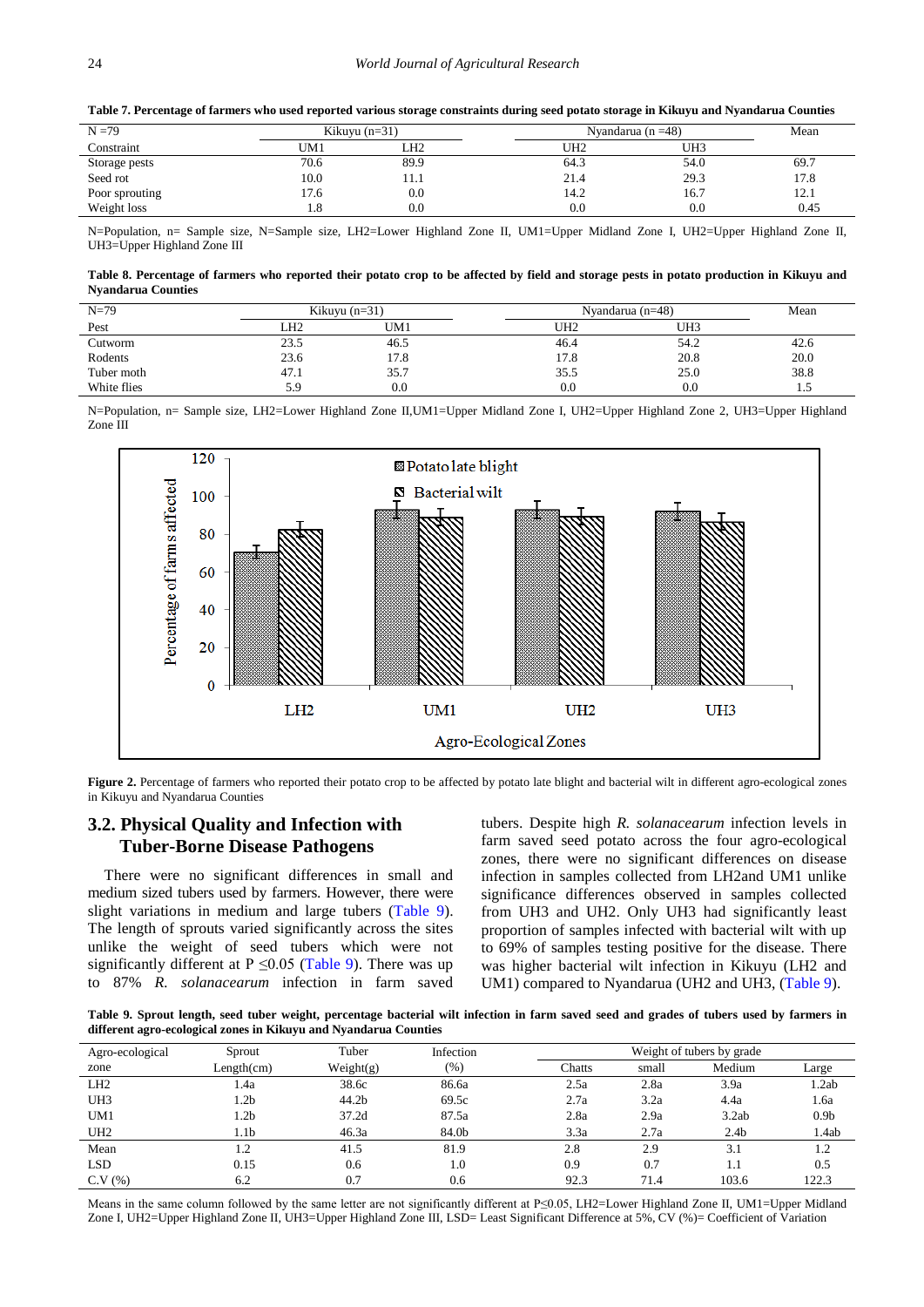There were significant differences among farm saved seed samples in infection with seedborne fungal pathogens in the four agro-ecological zones. All the farm saved seed samples were infected with *Fusarium coeruleum* which was the most prevalent pathogen and was significantly different unlike *Fusarium solani* the least. Within the agro-ecological zones, there were significant differences in infection with all fungal pathogens in LH2, UH2 and UH3 unlike in UM1 where only *F. coeruleum* significantly different. *Fusarium coeruleum* was the most prevalent pathogen across the four sites with at least 93.3% of the samples infected. *Aspergillus niger* was the least fungal pathogen found to infect farm saved tubers in LH2 and UM1 unlike *Fusarium sambunicum* in UH2 and *Fusarium solani* in UH3. Highest prevalence with fungal pathogens was in UH2 and UH3 [\(Table 10\)](#page-5-0).

**Table 10. Percentage of farm saved seed potato samples infected various fungal pathogens in different agro-ecological zones in Kikuyu and Nyandarua Counties**

<span id="page-5-0"></span>

| $N=79$              | Kikuyu $(n=31)$   |                   |                   | Nyandarua $(n=48)$ | Mean              |
|---------------------|-------------------|-------------------|-------------------|--------------------|-------------------|
| Pathogen            | L <sub>H2</sub>   | UM1               | UH <sub>2</sub>   | UH3                |                   |
| Fusarium coeruleum  | 93.3a             | 100.0a            | 100a              | 100.0a             | 98.3a             |
| Fusarium sambunicum | 67.0 <sub>b</sub> | 50.0 <sub>b</sub> | 37.5e             | 67.0c              | 55.3 <sub>b</sub> |
| Fusarium solani     | 37.5d             | 43.8b             | 40.1 <sub>d</sub> | 12.5e              | 33.5d             |
| Rhizoctonia solani  | 60.0c             | 37.3 <sub>b</sub> | 51.0c             | 41.6d              | 51.4c             |
| Aspergillus niger   | 33.2e             | 31.2 <sub>b</sub> | 58.3b             | 70.0 <sub>b</sub>  | 48.3c             |
| Mean                | 58.2              | 52.5              | 57.3              | 58.3               | 56.6              |
| LSD                 | 1.0               | 23.3              | 1.2               | 1.0                | 2.1               |
| $CV(\%)$            | 0.9               | 23.6              | 1.2.              | 1.0                | 5.8               |

Means in the same column followed by the same letter are not significantly different at P≤0.05, N=Population, n= Sample size, LH2=Lower Highland Zone II, UM1=Upper Midland Zone I, UH2=Upper Highland Zone II, UH3=Upper Highland Zone III, LSD= Least Significant Difference at 5%, CV (%)= Coefficient of Variation

**Table 11. Percentage of farm saved seed potato samples infected with potato viruses in Kikuyu and Nyandarua Counties**

<span id="page-5-1"></span>

| $N=79$      | Kikuyu $(n=31)$  |                  | Nyandarua $(n=48)$ |                   | Mean             |                  |
|-------------|------------------|------------------|--------------------|-------------------|------------------|------------------|
|             | LH <sub>2</sub>  | UM1              |                    | UH <sub>2</sub>   | UH3              |                  |
| <b>PLRV</b> | 0.0 <sub>b</sub> | 6.3 <sub>b</sub> |                    | 8.3c              | 0.0c             | 3.6c             |
| $PVA*$      | 0.0 <sub>b</sub> | 0.0c             |                    | 0.0d              | 0.0c             | 0.0e             |
| PVM*        | 0.0 <sub>b</sub> | 0.0c             |                    | 0.0d              | 0.0c             | 0.0e             |
| <b>PVS</b>  | 40.0a            | 20.8a            |                    | 46.0a             | 54.2a            | 40.2a            |
| <b>PVX</b>  | 0.0 <sub>b</sub> | 6.2 <sub>b</sub> |                    | 12.5 <sub>b</sub> | 0.0c             | 4.6 <sub>b</sub> |
| <b>PVY</b>  | 0.0 <sub>b</sub> | 0.0c             |                    | 0.0d              | 4.1 <sub>b</sub> | 1.0d             |
| Mean        | 6.8              | 5.5              |                    | 11.1              | 9.7              | 8.3              |
| <b>LSD</b>  | 0.7              | 0.13             |                    | 0.7               | 0.11             | 0.19             |
| CV(%)       | 6.0              | 1.4              |                    | 3.8               | 0.7              | 13.0             |

N=Population, n= Sample size, LH2=Upper Highland Zone II, UM1 = Upper Midland Zone I, UH2=Upper Highland Zone II, UH3 = Upper Highland Zone III, PLRV=Potato Leaf Roll Virus, PVA = Potato Virus A, PVM = Potato Virus M, PVS= Potato Virus S, PVY= Potato Virus Y, PVX= Potato Virus X. \*Concentrations of PVA and PVM were below the threshold levels of positive controls hence no samples were tested positive for these viruses

There was a significant variation in the mean samples infected with potato viruses and PVS was the post prevalent with up to an average of 40.2% of the samples were infected. Potato Virus A (PVA) and PVM were not found to infect farm saved seed potato tubers after DAS-ELISA detection. Within the agro-ecological zones, PVS was still the most infectious and significantly different in all the AEZs. In UM1, both PLRV and PVX

were not significantly different unlike in UH2 where there were significant differences in the viruses detected with PVS being the most prevalent compared PVX. In UH3, PVS and PVY were significantly different and they were the only viruses detected. There was higher virus infection in samples obtained from Nyandarua compared to Kikuyu [\(Table 11\)](#page-5-1).

# **4. Discussion**

## **4.1. Seed potato production practices by small-scale farmers**

The results showed that majority of the farmers had been in potato production for over three years. There is increased profitability of potato since the crop can be grown all year unlike maize which takes up to ten months to mature with only one crop per year in high potential areas. In addition, the sampled agro-ecological zones have low temperatures limiting growth of cereals such as maize hence potato is a dominant crop in these areas due to favorable climate [\[22\].](#page-9-4) Some farmers had been involved in potato production for a short duration suggesting diversification of crops from subsistence to market based farming as they increasingly took up production of the crop [\[10,32\].](#page-8-4) Studies by [\[4\]](#page-8-6) revealed high profits accrued from potato production for those farmers who have access to certified seed potato and shifted potato production from subsistence to agribusiness. Longer duration of involvement in potato production could be attributed to higher yields of potato compared to cereals in a limited land area in these agro-ecologies [\[8\].](#page-8-8) There has been increasing expansion in land area under potato production in Kenya over the years due to increased profitability of the crop for food security [\[8,9\].](#page-8-8)

Potato varieties grown included those officially released such as Tigoni and Kenya Mpya and local landraces. Studies by [\[9\]](#page-8-3) revealed growth of mixed potato varieties by farmers mainly Tigoni and local landraces in Kenya and Uganda. In addition, there has been reported increased uptake of improved potato varieties from public research institutions and NGOs mainly International Potato Center by farmers in Africa [\[33\].](#page-9-13) Studies by [\[8\]](#page-8-8) also revealed increased cultivation of Kenya Karibu, Dutch Robjin and Tigoni potato varieties in Kenya as reported in this study. Shangi was the main variety grown due to its reported acceptability with farmers before official release since National Performance Trials (NPT) are carried out in farmers' fields who access the materials before official release. Some of quality attributes used by farmers in variety selection include marketability, maturity and disease resistance [\[6\].](#page-8-5) Recent research has focused on disease resistance and performance of varieties under climate change as opposed to marketability and cooking quality hence farmer preferences may not be met by officially released varieties. Apart from subsistence farming of potato, the ware potato industry in Kenya is also for the fast food industry and the variety Shangi has good peeling, frying and non crumbling quality when processed into fries hence the variety is highly sought by brokers who link farmers with the market. Local landraces were grown for germplasm conservation [\[9,10\].](#page-8-3) In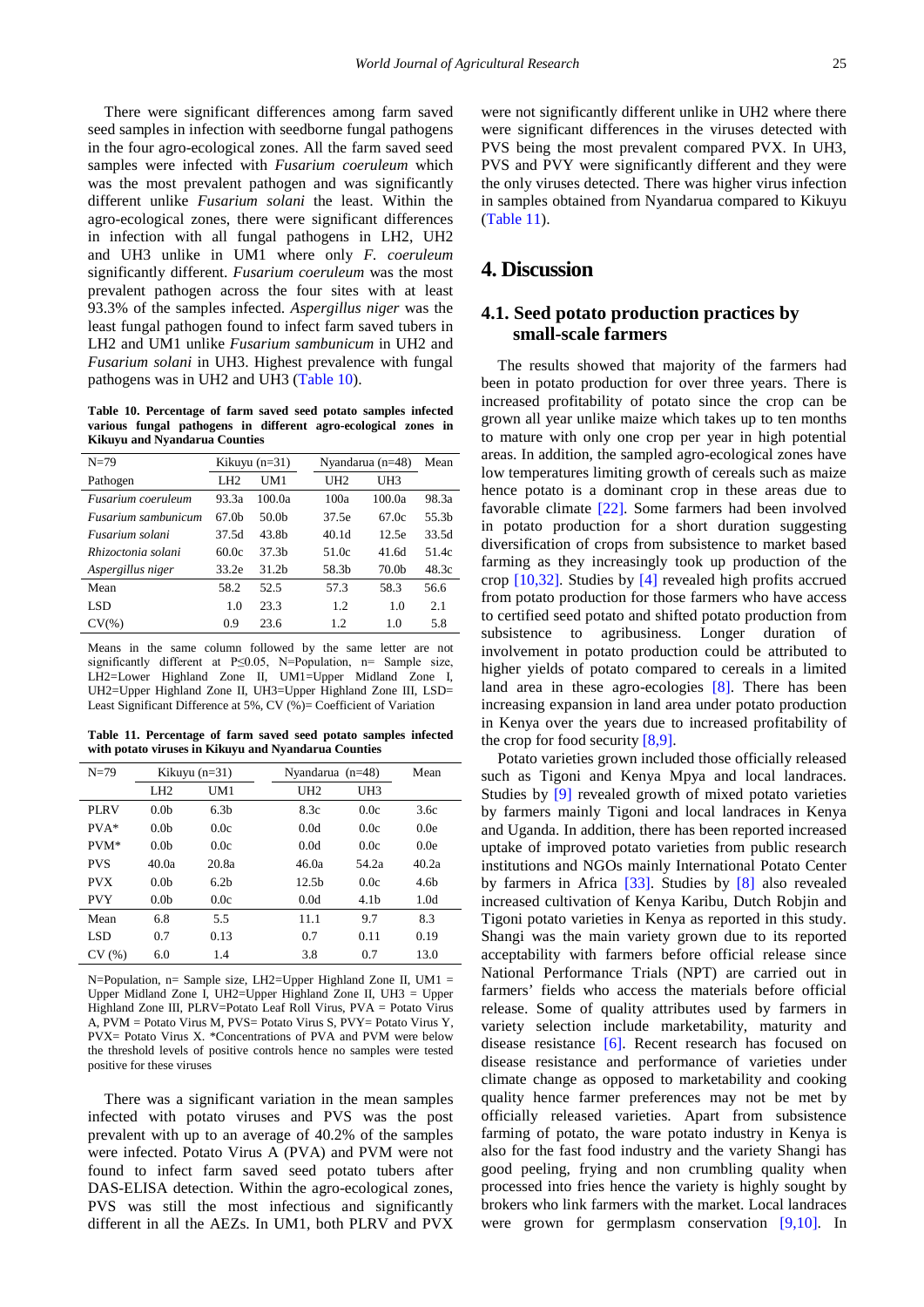addition, [\[33\]](#page-9-13) reported that due to the need to conserve traditional germplasm, few farmers took newly released and improved potato varieties and continued with local landraces hence this could explain use of traditional varieties by some farmers in this study.

Results in this study showed that most farmers renewed seed after four to six cropping seasons while some did not renew seed at all. These results are concurrent with findings of  $\left[33\right]$  and  $\left[5\right]$  both reported that most potato farmers in Eastern Africa renewed seed potato after six to eight seasons. Findings of [\[5\]](#page-8-2) showed that over 74%, 59% and 56% of farmers in Kenya, Uganda and Ethiopia respectively did not renew seed potato until after six seasons. However, these results are contrary to [\[9\]](#page-8-3) who reported that only 41% of farmers in Kenya and 25% in Uganda renewed seed potato unlike 83.9% reported in this study. Periodic renewal of seed potato by farmers from informal sources mainly neighbours and local markets have been also reported in previous studies  $[6,10]$ . Due to ease of access, most farmers in Kenya use informal channels in seed renewal and with limited availability of certified seed, few farmers in Kenya renew seed [\[18\].](#page-9-1) Growth of local landraces for over 35 years without clean up for diseases also suggests no seed renewal by farmers [\[9\].](#page-8-3) Due to reasons such as limited supply of certified seed potato, high certified seed prices and challenges in large scale multiplication of certified seed potato which limits supply, farmers resort to recycling seed from the previous harvest across seasons [\[5,9\].](#page-8-2) Recycled seed tubers are highly contaminated with seed borne diseases such as bacterial wilt, potato late blight and *Fusarium* dry that can lead to total yield loss. Seed renewal is important since continuous use of same seed leads to accumulation of seed borne diseases causing persistent disease outbreaks and low yields [\[11,34\].](#page-8-7)

Multiple channels were used in acquiring seed potato including both informal and formal seed supply systems. The informal system was the main channel used which included own farm saved seed, local markets and neighbours. All the farmers used own farm saved seed tubers while few accessed certified seed potato from research institutions. These results corresponds to the findings by [\[4,5\]](#page-8-6) who reported that the informal seed system is the main means of seed acquisition in Eastern Africa and over 98% of the farmers used seed potato either from either own fields, neighbours and local markets. In addition, [\[18\]](#page-9-1) and [\[35\]](#page-9-14) reported that less than 5% of farmers in Eastern Africa used certified seed potato. Reasons for low usage of certified seed were attributed to inadequate and poor supply, high certified seed prices, inadequate availability of varieties preferred by farmers and lack of knowledge on importance of use of quality seed potato [\[9,35\].](#page-8-3) The bulkiness of seed potato being vegetatively propagated and centralized production are among key factors limiting adequate seed supply in Kenya forcing farmers to use informal seed supply means [\[36\].](#page-9-15) Limited supply of certified seed potato forces farmers to use informal means in seed acquisition which supplies seed tubers that are of poor quality with high prevalence of seed borne diseases hence low yields [\[4\].](#page-8-6)

All farmers practiced seed selection and freeness from diseases, size of tubers and the sprouting capacity were the quality preferences. Similar observations were made by

[\[13\]](#page-9-16) by reporting that the main concern for farmers in developing countries is supply of quality seed potato that is free from seed borne diseases especially bacterial wilt (*Ralstonia solanacearum*) and potato late blight (*Phytophthora infestans*). However, [\[9\]](#page-8-3) reported that most farmers in Kenya and Uganda considered yielding ability in variety and seed selection followed by disease resistance. Preference for healthy seed tubers by most farmers was probably because major potato diseases are seed borne attacking the crop in the field and also cause high seed losses during storage  $[3,4]$ . In addition,  $[37]$ reported that late blight pathogen causes tuber blight, a major storage disease whose inocula remains viable both in storage and in soil hence difficult to control [\[3\].](#page-8-1) Farmers use visual selection at harvest and may select latently infected seed potato tubers. Potato production in Kenya is for the ware market and unmarketable (small and chatts) tubers are used as seed hence seed tuber size was reported as a quality trait in this study [\[38\].](#page-9-18)

Farmers used unspecialized storage methods like jute bags, polythene, heaps, field pits, dark and farm stores while few used diffused light stores leading to high storage losses. Studies b[y \[5\]](#page-8-2) and [\[9\]](#page-8-3) revealed that most farmers in East Africa stored own seed potato at farm level and did not use recommended storage structures such as diffused light storage and cold stores. In addition, [\[6\]](#page-8-5) reported that only 5% of farmers in North Western Ethiopia used diffused light stores and storage structures affected seed tuber quality and its storability. Dark and lit spaces in the houses, delayed harvest and field pits are among the alternative methods of seed potato storage reported in Eastern Africa [\[5\].](#page-8-2) Use of poor storage structures leads to high seed losses and disease spread in storage resulting from poor storage conditions and improper post-harvest handling practices [\[39,40,41,42\].](#page-9-19) In addition, poor seed tuber storage leads to deterioration in quality and quality of the seed due to attack by diseases mainly *Fusarium* dry rot [\[42\].](#page-9-20) Sub-optimal storage environment especially low relative humidity and high temperature leads to increased respiration and transpiration with subsequent loss in food reserves and water respectively. This leads to reduced tuber weight which reduces vigour by depletion of stored food reserves causing poor crop establishment [\[40\].](#page-9-21)

Most farmers stored potato for two and three months and few stored for one and four months. These results are contrary to [\[5\]](#page-8-2) who reported that many farmers in Kenya stored seed potato for one to two months unlike three to four months in Uganda and up to six months storage period in Ethiopia. However, [\[9\]](#page-8-3) reported that many farmers in Kenya stored seed potato for two months unlike three months in Uganda. Short storage period in Kenya is possibly due to potato being a high value crop, shorter storage durations are used allowing production all year round. Shangi was the commonest variety grown and has a short dormancy period lasting one month hence short storage period [\[43\].](#page-9-22) A shorter storage period of three weeks in central Kenya for immediate planting has also been reported [\[9\].](#page-8-3) Duration of storage is important since shorter storage necessitates artificial breakage of dormancy while longer seed storage periods increases the physiological age of tubers reducing vigour in addition to predisposing the seed to pest and disease attack especially in poor storage structures [\[6,15\].](#page-8-5)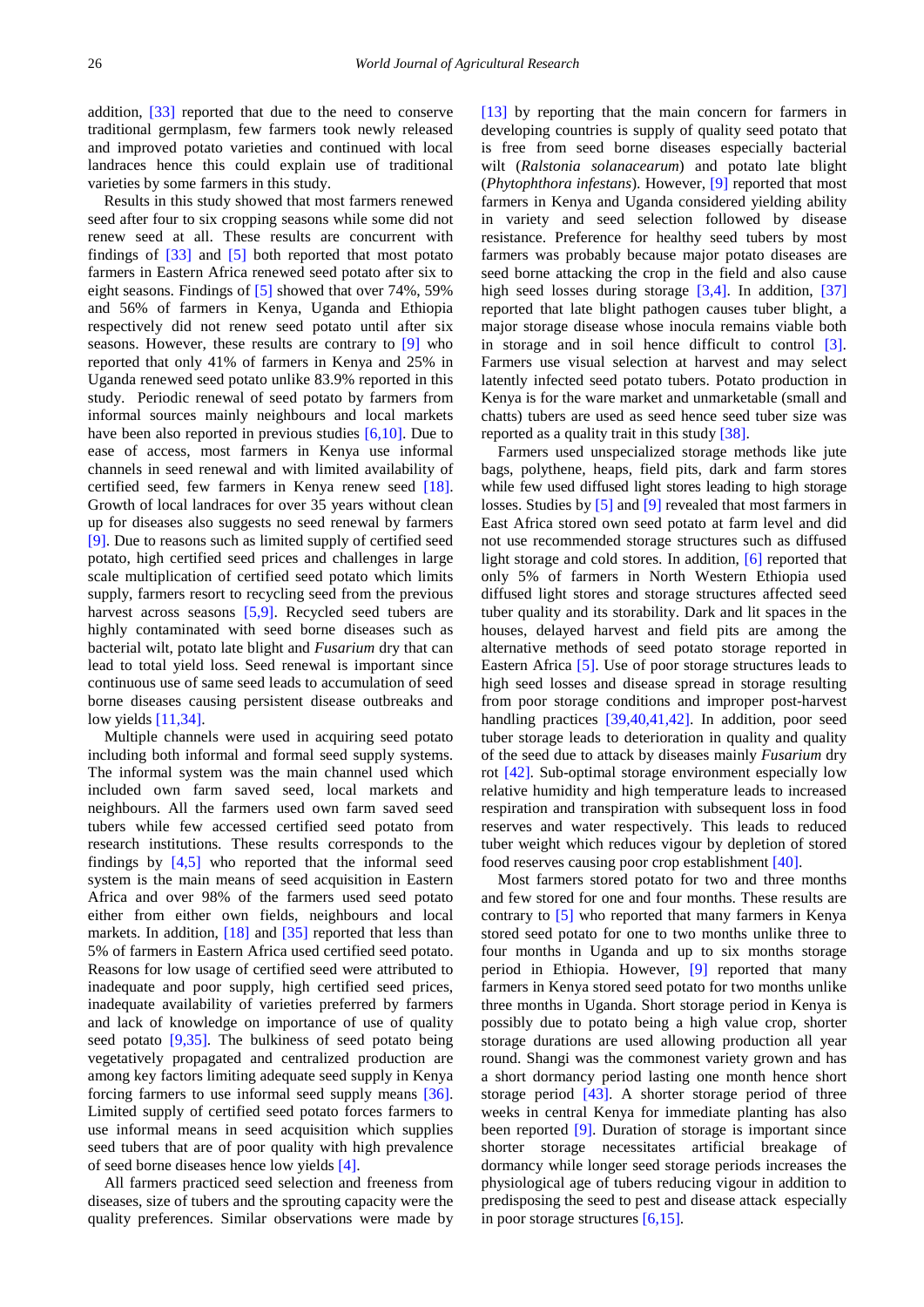Pests were the main storage constraint but additional problems faced during seed potato storage included rotting of seed potato tubers, poor sprouting and weight loss. This is in agreement with [\[15\]](#page-9-23) and [\[19\]](#page-9-2) who reported potato tuber moth and seed rot as major storage problems in Ethiopia and Uganda respectively arising from use of non-specialized storage structures. In addition, [\[5\]](#page-8-2) also reported poor sprouting in seed potato stored under poor storage conditions leading to production of poor and elongated sprouts since the type of storage structures have significant effects on sprouting [\[44\].](#page-9-24) Use of poor storage structures was the main factor causing storage problems resulting from poor storage hygiene, tuber damage and poor post-harvest handling practices [\[15,39\].](#page-9-23) Up to 30% seed damage has been reported in poor structures [\[41\].](#page-9-25) Weight loss was reported due to deformation of tubers involving loss in dry matter through respiration and water loss through transpiration which are normal physiological processes affected by the storage environment [\[40\].](#page-9-21)

The study revealed cutworms as the most damaging pest followed potato tuber moth. Cutworms and rodents were the major field pest while potato tuber moth was the main storage pest. Similar findings were reported by [\[19\]](#page-9-2) revealing insect pests as the second most important problem after diseases in seed potato storage. However, [\[45\]](#page-9-26) reported that potato tuber moth to be the most lethal pest unlike cutworms as reported in this study. In addition, [\[46\]](#page-9-27) reported potato aphids as the most lethal field pests especially in the spread of viral diseases. Cutworms were the most damaging field pest since they cause damage at planting leading to poor field establishment [\[19\].](#page-9-2) Pest attack leads to poor crop emergence and low plant stand count thus lowering yields [\[19\].](#page-9-2) Storage pests such as potato tuber moth can lead to reduction in marketability of the harvested produce, seed and yield losses [\[15,45\].](#page-9-23)

Potato diseases namely bacterial wilt (*Ralstonia solanacearum*) and potato late blight (*Phytopthora infestans*) were reported to affect potato production. Occurrence of late blight was higher compared to that of bacterial wilt. Studies by [\[9\]](#page-8-3) and [\[10\]](#page-8-4) revealed bacterial wilt as the major disease leading to yield reduction in all potato growing areas in Kenya. In addition, [\[35\]](#page-9-14) and [\[38\]](#page-9-18) reported bacterial wilt and potato late blight occurrence to be over 70% and 67% respectively in Kenyan farms leading to high yield losses. In addition, [\[5\]](#page-8-2) reported a comparatively lower (74%) prevalence of bacterial wilt in Kenya than reported on this study. However, [\[3\]](#page-8-1) reported late blight to be the most damaging potato disease in Kenya. High prevalence of these two diseases could be due to use of poor quality seed tubers from informal seed systems with high infection levels with seed borne diseases [\[6, 47\].](#page-8-5) High prevalence of bacterial wilt disease across the four study sites can be attributed to poor farming practices and use of contaminated farm saved seed. Studies by [\[47\]](#page-9-28) attributed the spread of bacterial wilt to be due to continuous monocropping, contaminated runoff water and tools which are all common practices among small scale-farmers potato farmers in Kenya. Increased prevalence of late blight is due to use of infected seed tubers from informal sources and the disease can cause total yield loss [\[3\].](#page-8-1)

# **4.2. Physical Quality and Infection with Tuber-borne Disease Pathogens**

The study showed no significant differences in the sizes of seed potato tubers used by farmers, which did not meet the minimum physical quality standards for seed size [\[24\].](#page-9-6) Majority of the farmers were using chatts and small tubers as seed as opposed to recommended medium sized tubers. Seed potato standards from [\[24,48\]](#page-9-6) do not classify chatts and small tubers as seed but they are used by farmers who select poor and unmarketable tubers from the crop at harvest and convert it to seed after storage [\[8\].](#page-8-8) Similar findings were reported by  $[9,18]$  who revealed use of chatts as seed tubers by farmers in East Africa due to limited supply of certified seed. Chatts have low weight with poor vigour due to low food reserves since the recommended weight of (medium) tubers ideal for seed is 40-70g [\[49\].](#page-9-29) In addition, chatts have high virus infection levels and leads to production of small and misshaped tubers of low marketability [\[18,34\].](#page-9-1) The sprout length met the recommended length but the weights  $( $40g$ )$  were below the recommended standard weight range (40-70g) for seed potato tubers [\[49\].](#page-9-29) High sprout length could be due to sprout initiation mechanisms used by farmers such as partial exposure to light, use of field pits lined with straw or grass and seed treatments [\[9,39\].](#page-8-3) Previous studies have shown significant effect of postharvest handling practices on sprouting of seed tubers eventually affecting the quality of seed hence use of poor storage structures lowers quality of stored seed tuber[s \[44\].](#page-9-24)

The study revealed no significant difference in the weights of seed tubers between the agro-ecological zones because most farmers were using the same size of the seed tubers. Studies by [\[11\]](#page-8-7) revealed seed higher cases of seed degeneration in areas where chatts and small tubers were used as seed. Use of chatts and small tubers explains the low seed weight or could be due to water and dry matter loss from tubers due transpiration and respiration respectively which is high in poor storage structures [\[40\].](#page-9-21) Seed tubers of low weight and poor sprouts have low vigour and poor crop emergence leading to reduced yields [\[49,50\].](#page-9-29)

Results showed significantly high infection levels with bacterial wilt in all the agro-ecological. These results correspond with [\[50\]](#page-9-30) who reported 80.7% occurrence of the disease Ethiopia by testing symptomatic samples. In addition, [\[51\]](#page-9-31) reported up to 99% occurrence of bacterial wilt in Kenya through a survey. In contrast, [\[5\]](#page-8-2) reported 74% bacterial wilt incidence in Kenya. In addition, [\[47\]](#page-9-28) reported 70% incidence of bacterial wilt in Kenya causing over 50% yield loss. Use of seed potato from informal supply systems has proliferated spread of the disease. The *R. solanacearum* inocula is spread through infected soil, volunteer crops, infected seed tubers, runoff water and tools [\[10\].](#page-8-4) Studies by [\[18\]](#page-9-1) revealed high prevalence of brown rot in Eastern Africa to be due to use of seed potato from informal supply such as farm saved as shown in this study. Tubers infected with bacterial wilt have poor crop performance leading high losses [\[42,53\].](#page-9-20)

There were no significant differences among the agoecological zones on infection with fungal pathogens. Multiple seed borne fungal pathogens were found to infect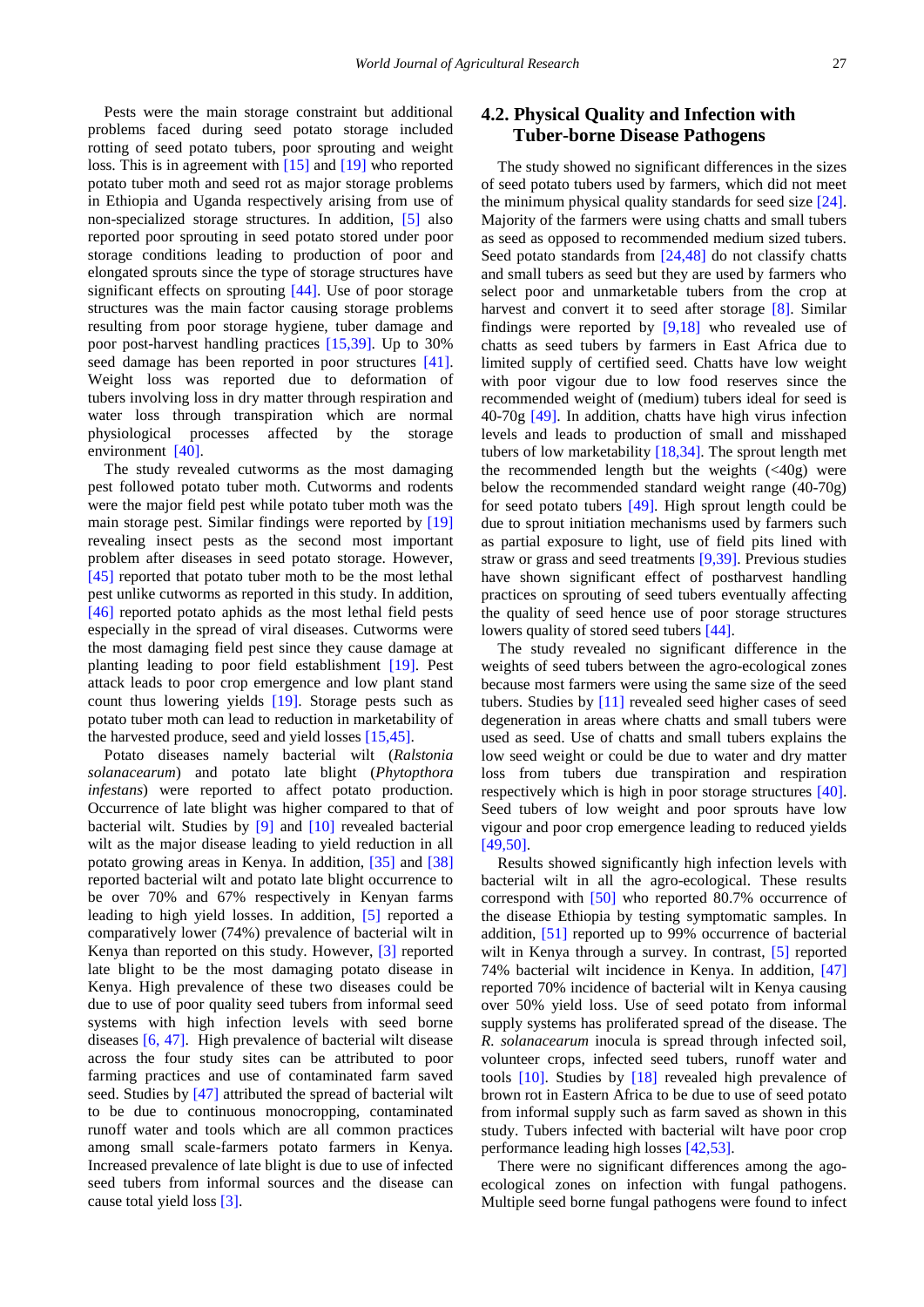farm saved seed potato and *Fusarium coeruleum* was the most dominant. These findings correspond with [\[54\]](#page-9-32) who reported *Fusarium coeruleum* as the commonest *Fusarium* dry rot pathogen in potato. In addition, [\[55\]](#page-10-0) reported higher cases of tuber rot due to *Aspergillus niger* attack in sweet potato tubers in Nigeria. However, [\[56\]](#page-10-1) reported lower infection levels with *Fusarium sambunicum* isolated from stored seed potato. In addition[, \[57\]](#page-10-2) reported a higher incidence of *Rhizoctonia solani* with up to 80% prevalence in Pakistan unlike 51.2% revealed in this study. Studies by [\[58\]](#page-10-3) showed *F. sambunicum* as the most aggressive dry rot causing pathogen unlike *Fusarium coeruleum* reported this study. *Fusarium* dry rot was highly prevalent in farm saved tubers because the disease is seed borne and it's proliferated by poor post harvest handling practices. Dry rot causing pathogens including *F. coeruleum*, *F. sambunicum* and *F .solani* are all seed borne and infect healthy tubers through wounds at harvest [\[59\].](#page-10-4) A high infection level with black scurf was due to the pathogen being seed and soil borne. Highly viable seed and soil borne inocula of *Rhizoctonia solani* are carried in the soil or in infected tubers leading to spread of the disease [\[17,60,61\].](#page-9-33) Seed tubers infected with dry rot, black scurf and other fungal pathogens causes high storage losses through rotting and reduction in marketability of the ware potato due to formation of blemishes on skin of tuber[s \[26,59,62\].](#page-9-7)

Potato Virus S (PVS) was the most dominant virus infecting farm saved seed tubers. Both Potato Virus A (PVA) and Potato Virus M (PVM) tested negative. The proportion of samples infected with Potato Leaf Roll Virus (PLRV), Potato Virus X (PVX) and Potato Virus Y (PVY) were comparatively low. These results corresponds to [\[51\]](#page-9-31) who reported high occurrence of Potato Virus S (80.1%) in Ethiopia and no positive samples for PVA were detected the study. However, [\[5\]](#page-8-2) reported higher virus infection levels in East Africa. In addition, [\[63\]](#page-10-5) working on screening of viruses for seed certification, reported higher occurrence of PVY and PVA unlike the results in this study. Higher occurrence of PVY was also reported in studies conducted in Tunisia [\[64\].](#page-10-6) Infection with viruses could be due to use of infected seed tubers from informal supply channels especially small tubers that have high viral loads [\[6,34\].](#page-8-5) Continuous use of the same seed potato without renewal leads to accumulation of seed borne pathogens including viruses [\[11\].](#page-8-7) Potato viruses are of phytosanitary importance in seed potato certification scheme and trade. Presence of viruses in seed tubers leads to production of smaller tubers and eventually yields loss [\[34,65\].](#page-9-34) Absence of PVA and PVM in farm saved seed tubers after detection using DAS-ELISA is not conclusive enough to ascertain that the samples were free from these two viruses. Studies have suggested use of molecular techniques such as Polymerase Chain Reaction (PCR) alongside DAS-ELISA so as to detect viruses even under low concentrations [\[66\].](#page-10-7)

# **5. Conclusions and Recommendations**

Most farmers rarely use certified seed and the informal seed system is the main channel for acquiring seed tubers. All famers use farm saved seed potato tubers and most store seed for two or three months in poor storage structures. Disease freeness is the main seed quality preference but farmers use tuber size in seed selection from the produce at harvest**.** Pests are a challenge in the field and also during storage leading to high losses. Farm saved seed potato is of poor health status with multiple infections with seed borne diseases. Farmers should be sensitized on use of recommended post-harvest handling practices to reduce seed losses. There should be increased supply of certified seed potato. Farmers should therefore be enlightened on the importance of use of certified seed potato for optimal potato production.

### **Acknowledgements**

This publication was made possible through support provided by Alliance for a Green Revolution in Africa (AGRA). Opinions expressed herein are those of author(s) and do not necessarily reflect the views of AGRA.

# **Statement of Competing Interests**

The authors do not have any competing interests.

## **References**

- <span id="page-8-0"></span>[1] Wang'ombe, J.G., and van Dijk, M.P., Low potato yields in Kenya: Do conventional input innovations account for the yields disparity? International Journal of Agricultural Marketing, 2(2). 034-45. 2015.
- [2] Muthoni, J., Nyamongo, D., and Mbiyu, M.., Climatic change, its likely impact on potato (*Solanum tuberosum* L.) production in Kenya and plausible coping measures, International Journal of Horticulture, 7. 115-123. 2017.
- <span id="page-8-1"></span>[3] Mariita, M.O., Nyangeri, J., and Makatiani, J.K., Assessing the incidences of late blight disease on Irish potato varieties in Kisii County, Kenya. Annual Research and Review in Biology, 9(6). 1- 8. 2016.
- <span id="page-8-6"></span>[4] Okello, J., Zhou, Y., Kwikiriza, N., Ogut, S., Barker, I., Shulte - Geldermann, E., Atieno, E., and Ahmed, T.J Productivity and food security effects of using certified seed potato: The case of Kenya's potato farmers, Agriculture and Food Security, 6(25). 2-9. 2017.
- <span id="page-8-2"></span>[5] Gildemacher, R. P., Demo, P., Baker, I., Kaguongo, W., and Wakahiu, M., A description of potato seed systems in Kenya, Uganda and Ethiopia. American Journal of Potato Research, 86. 372-382. 2009.
- <span id="page-8-5"></span>[6] Hirpa, A., Miranda, P., Agajie, T., Lommen, M., Lansik,A., Struik, C.P., and Tsegaye, A., Analysis of seed potato systems in Ethiopia, American Potato Research Journal, 87. 537-522. 2010.
- [7] Kaguongo, W., Maingi, G., Barker, I., Nganga, N., and Guenthner, J., The value of seed potatoes from four systems in Kenya, American Journal of Potato Research., 91(1). 109-118. 2013.
- <span id="page-8-8"></span>[8] Muthoni, J., Kabira, J., Kipkoech, D., Abong, G., and Nderitu, J. H., Yield performance of potato seed tubers after storage in a diffused light store, Journal of Agricultural Sciences, 6. 21-28. 2013.
- <span id="page-8-3"></span>[9] Kaguongo, W., Gildermacher, R.P., Demo, P., Wagoire, W., Kinyae, P., Andrade, J., Forbes, G., Fuglie K., and Thiele, G., Farmer practices and adoption of improved potato varieties in Kenya. Kenya Agricultural Research Institute (KARI), Nairobi Kenya. 2008.
- <span id="page-8-4"></span>[10] Muthoni, J., and Nyamongo, D., A review of constraints to ware and Irish potato production in Kenya, Journal of Horticulture and Forestry, 7. 098-102. 2009.
- <span id="page-8-7"></span>[11] Thomas-Sharma, S., Abdulrahman, A., Ali, S., Andre Piedra, L. J., Bao, S., Charkowski, A.O., Crook, D., Kadian, M.K.M., Kromann, P., Struik, C.P., L. Torrence, L., Garett, K. A., and Forbes, G.A.,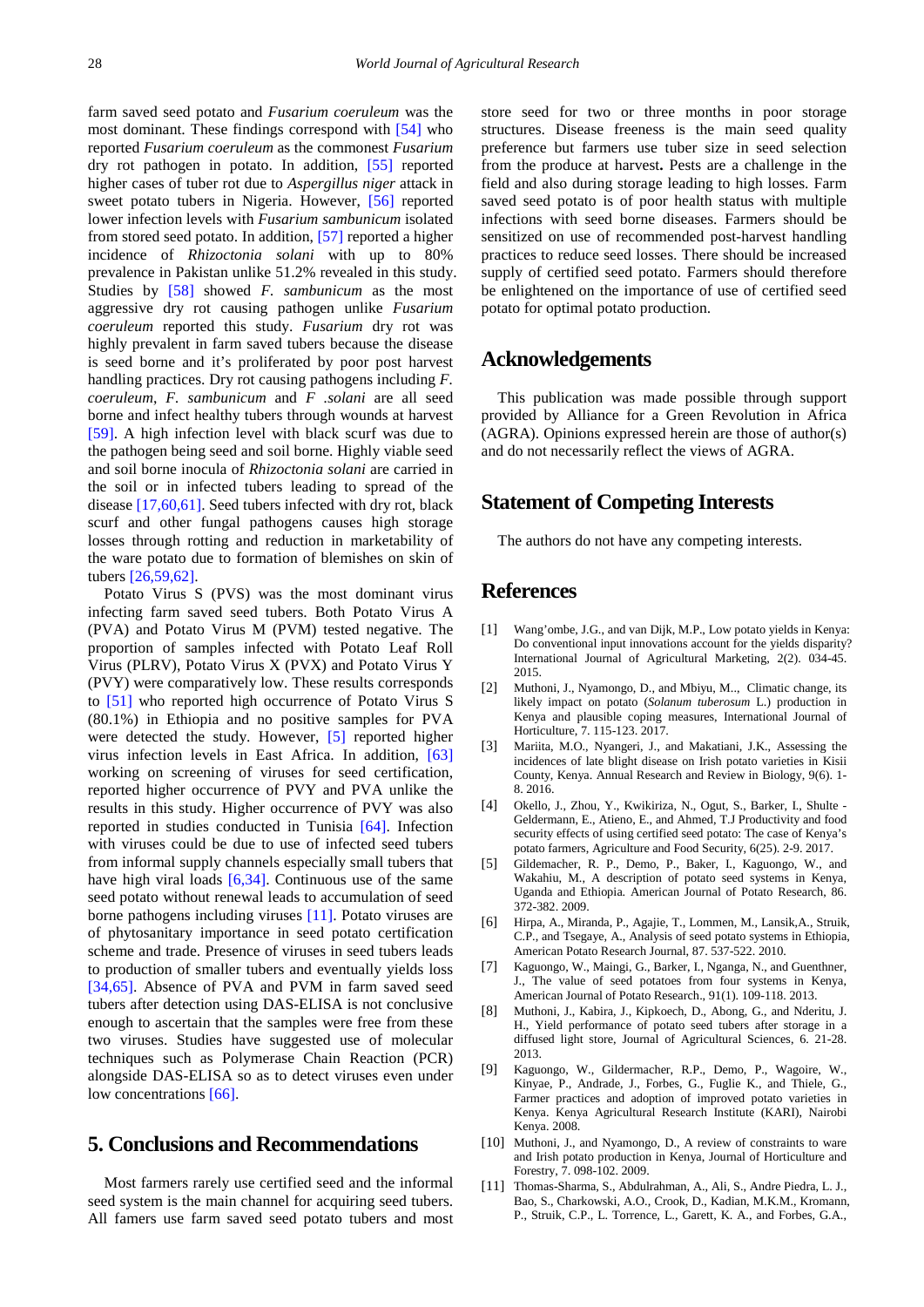Seed degeneration in potato: The need for an integrated seed health strategy to mitigate the problem in developing countries, Plant Pathology Journal, 65(1). 3-16. 2015.

- [12] Waswa, M., Kakuhenzire, R., and Ochwo-Ssemakula, M., Effect of thermotherapy duration, virus type and cultivar interactions on elimination of potato viruses X and S in infected seed stocks, African Journal of Plant Science, 11(3). 61-70. 2017.
- <span id="page-9-16"></span>[13] Fuglie, K., Priorities for potato research in developing countries: Results from a survey, American Journal of Potato Research, 84. 353-365. 2007.
- <span id="page-9-0"></span>[14] Center for Agricultural and Rural Cooperation (CTA), Seed systems, science and policy in East and Central Africa. CTA, Wageningen, The Netherlands. 2014.
- <span id="page-9-23"></span>[15] Mulatu, E., Ibrahim, O., and Bekele, D., Improving potato seed tuber quality and producer's livelihoods in Haraghe, Eastern Ethiopia, Journal of New Seeds, 7(3). 31-56. 2005.
- [16] Bus, C. B., and Wustman, R., The Canon of potato Science: Seed tubers, Potato Research, 50. 319-322. 2007.
- <span id="page-9-33"></span>[17] Fiers, M., Edel-Hermann, V., Haraud, C., Gautheron, N., Chatot, C., LeHingrat, Y., Bouchek-Mechiche, K., and Steiberg, C., Genetic diversity of *Rhizoctonia solani* associated with potato tubers in France, Mycologia, 103(6). 1230-1244. 2011.
- <span id="page-9-1"></span>[18] Gildemacher, R.P., Schulte-Geldermann, E., Borus, D., Demo, P., Kinyae, P., Mundia, P., and Struik, C. P., Seed potato quality improvement through positive selection by smallholder farmers in Kenya, Potato Research Journal, 54. 253-266. 2011.
- <span id="page-9-2"></span>[19] Okonya, J., and Kroschel, J., Farmers' knowledge and perceptions of potato pests and their management in Uganda. Journal of Agriculture and Rural Development in Tropics and Sub Tropics, 117(1). 87-97. 2016.
- [20] Shulte Geldermann, E., Gildemacher, R.P., and Struik, C. P., Improving seed health and seed performance by positive selection in three Kenyan potato varieties., Potato Research, 89. 429-437. 2012.
- <span id="page-9-3"></span>[21] Ayalew, T., Analysis of seed potato systems with special focus to Ethiopia: Review, Asian Journal of Agricultural Research, 83. 122-135. 2014.
- <span id="page-9-4"></span>[22] Jaetzold, R., Schmidt, H., Hornet, B., and Shisanya, C., Farm management handbook of Kenya-Natural conditions and farm management information. Second Edition Volume II (Central Kenya).Ministry of Agriculture/GTZ, Nairobi Kenya. 2007.
- <span id="page-9-5"></span>[23] Leech, N.L., Barret, K.C., and Morgan, G.A., SPSS for intermediate statistics: Use and Interpretation. Psychology Press. 2005.
- <span id="page-9-6"></span>[24] United Nations Economic Commission for Europe (UNECE)., Standards for marketing and commercial quality control of seed potatoes, United Nations (UN), Geneva Switzerland. 2006.
- [25] Food and Agriculture Organization of the United Nations (FAO)., Quality declared planting material: Standards and protocols of vegetatively propagated crops. Plant Protection Paper, Rome Italy. 2014.
- <span id="page-9-7"></span>[26] Fiers, M., Albovouette, C., Hingrat, Y., and Steinberg, C., Diversity of microorganisms associated with superficial blemishes of potato tubers and pathogenicity assessment, European Journal of Plant Pathology, 128. 353-371. 2007.
- <span id="page-9-8"></span>[27] Das, S., Shah, F. A., Butler, R. C., Fallon, R., Stewart, A., Raikar, S., and Pitman, A. R., Genetic variability and pathogenicity of *Rhizoctonia solani* associated with black scurf of potato in New Zealand, Plant Pathology , 63(3).651-666. 2013.
- <span id="page-9-9"></span>[28] Priou, S., Laboratory manual for Nitrocellulose Membrane Enzyme Linked Immunosorbent Assay (NCM ELSA) kit for detection of *Ralstonia solanacearum* in potato, International Potato Center (CIP), Lima, Peru. 2001.
- <span id="page-9-10"></span>[29] Clark, M. F., and Adams, A. N., Characteristics of microplate method of Enzyme Linked Immunosorbent Assay (ELISA) for detection of plant viruses, Journal of General Virology, 34. 475-483. 1977.
- <span id="page-9-11"></span>[30] Priou, S., Laboratory manual for Double Antibody Sandwich Enzyme Linked Immunosorbent Assay (DAS-ELISA) kit for detection of potato viruses. International Potato Center, Lima Peru. 2001.
- <span id="page-9-12"></span>[31] Payne, R. W., Murray, D. A., Harding, S. A., Baird, D. B., and Soutar, D. M., Introduction to GenStat for Windows (10th Edition), VSN International, Hemel Hempstead. United Kingdom. 2007.
- [32] Janssens, S., Wiersema, G., Goos, H., and Wiersma, W., The value chain of seed and ware potatoes in Kenya: Opportunities for Improvement. International Potato Center (CIP), Lima Peru. 2013.
- <span id="page-9-13"></span>[33] Nigusse, Z., Alemayehu, G., Adgo, E., and Freyer, B., Reasons for acceptance of improved potato varieties by smallholder producers, International Journal of Vegetable Science, 22(4). 346-352. 2016.
- <span id="page-9-34"></span>[34] Njukeng, P., Chewachong, G., Sakwe, P., Chofong, G., Nkeabeng, L., Demo, P., and Njualem, K., Prevalence of six viruses in potato seed tubers produced in informal seed system in the North West Region of Cameroon, Cameroon Journal of Experimental Biology, 9(1). 44-49. 2013.
- <span id="page-9-14"></span>[35] Muthoni, J., Mbiyu, W., and Nyamongo, D., A review of potato seed systems and germplasm conservation in Kenya, Journal of Agricultural and Food Information, 11. 157-167. 2010.
- <span id="page-9-15"></span>[36] Demo,P., Lemaga, L., Kakuhenzire, R., Shultz, S., Borus, D., Baker, I., Woldegiorgis, G., Parker, G., and Shulte-Geldermann, E., Strategies to improve seed potato quality and supply in Sub-Saharan Africa: Experience from interventions in five countries. CABI International. Potato and sweet potato in Africa: Transforming the Value Chains for Food and Nutrition Security (eds J. Low et al.). 2015.
- <span id="page-9-17"></span>[37] Wiik, L., Potato late blight and tuber yield: Results from 30 years of field trials, Potato Research 57(1). 77-98. 2014.
- <span id="page-9-18"></span>[38] Muthoni, J., Shimelis, H., and Melis, R., Potato production in Kenya: Farming systems and production constraints, Journal of Agricultural Science 5. 5182-5197. 2009.
- <span id="page-9-19"></span>[39] Shibairo, I. S., Demo, P., Kabira, J., Gildermacher, R.P., Gachango, E., Narla, D.R., and Menza, K., Effects of Gibberellic Acid (GA3) on sprouting and quality of potato seed tubers in diffused light and pit storage. Journal of Biological Sciences 6: 723-733. 2006.
- <span id="page-9-21"></span>[40] Wustman, R., and Struik, C. P., The canon of potato science: Seed and ware potato storage, Potato Research 50. 351-355.2007.
- <span id="page-9-25"></span>[41] Endale, G., Gebremedhin, W., Bekele, K., and Lemaga, B., Postharvest management In root and tuber crops: The untapped resources, ed. W. Gebremedhin, G. Endale, and B. Lemaga. Ethiopian Institute of Agricultural Research, Addis Ababa Ethiopia. 2008.
- <span id="page-9-20"></span>[42] Wustman, R., The Canon of potato science: Storage diseases and pests, Potato Research, 50. 289–292.2007.
- <span id="page-9-22"></span>[43] National Potato Council of Kenya (NPCK), National Potato Variety Catalogue, Nairobi Kenya.http://npck.org/. Date accessed: 15/6/2016. 2016.
- <span id="page-9-24"></span>[44] Oliveira, J. S., Moot, D., Brown, E. H., Gash, A., and Sinton, S., Sprout development of seed potato tuber after different storage conditions. Agronomy New Zealand, 42. 53-58. 2012.
- <span id="page-9-26"></span>[45] Van der Waal, J. E., Steyn, J.M., Franke, A. C., and Haverkort, A. J., Grower perceptions of biotic and abiotic risks of potato production in South Africa, Crop Protection, 84. 44-55.2016.
- <span id="page-9-27"></span>[46] Were, H., Kabira, J., Olubayo, F., Karinga, J., Aura, J., Lees, A., Cowan, G., and Torrance, L., Occurrence and distribution of potato pests and diseases in Kenya, Potato Research,56(4). 325- 342. 2013.
- <span id="page-9-28"></span>[47] Muthoni, J., Kabira, J., Shimelis, H., and Melis, R., Spread of bacterial wilt disease of potatoes in Kenya: Who is to blame? International Journal of Horticulture, 4.10-15.2014.
- [48] Common Market for Eastern and Central Africa (COMESA)., COMESA seed trade harmonization regulations. Alliance for Commodity Trade in Eastern and Southern Africa (ACTESA), Lusaka Zambia.2016.
- <span id="page-9-29"></span>[49] Fujardo, J., Quality declared planting materials: Protocols and Standards for vegetatively propagated crops. Food and Agriculture Organization (FAO) of United Nations, Rome Italy.2010.
- <span id="page-9-30"></span>[50] Bakht, A., Yaqub, A., Ali, M., Ullah, M., Khan, A., Muhammad, T., Khan, A., and Aya, M., Response of potato genotypes to different levels of nitrogen, Journal of Pure and Applied Biology, 5(3).369-377. 2016.
- <span id="page-9-31"></span>[51] Bekele, B., Abate, E., Asefa, A., and Dickson, M., Incidence of potato viruses and bacterial wilt disease in the West Amhara Sub-Region of Ethiopia., Journal of Plant Pathology, 93. 149-157.2011.
- [52] Kwambai, T., Omunyin, M., Okalebo, J., and Gildemacher, P., Assessment of potato bacterial wilt disease status in North Rift Valley of Kenya: A Survey. Innovations as the key to green revolution in Africa, 449-456.2011.
- [53] Mwangi, K., Nyende, B., Demo, P., and Matiru, N., Detection of *Ralstonia solanacearum* in potato (*Solanum tuberosum* L.) using stems instead of tubers, African Journal of Biotechnology, 7. 1644-1649. 2008.
- <span id="page-9-32"></span>[54] Heltoft, P., Brierley, J.L., Lees, A. K., Sullivan, L., Lynott, J., and Hermansen, A., The relationship between soil inoculum and the